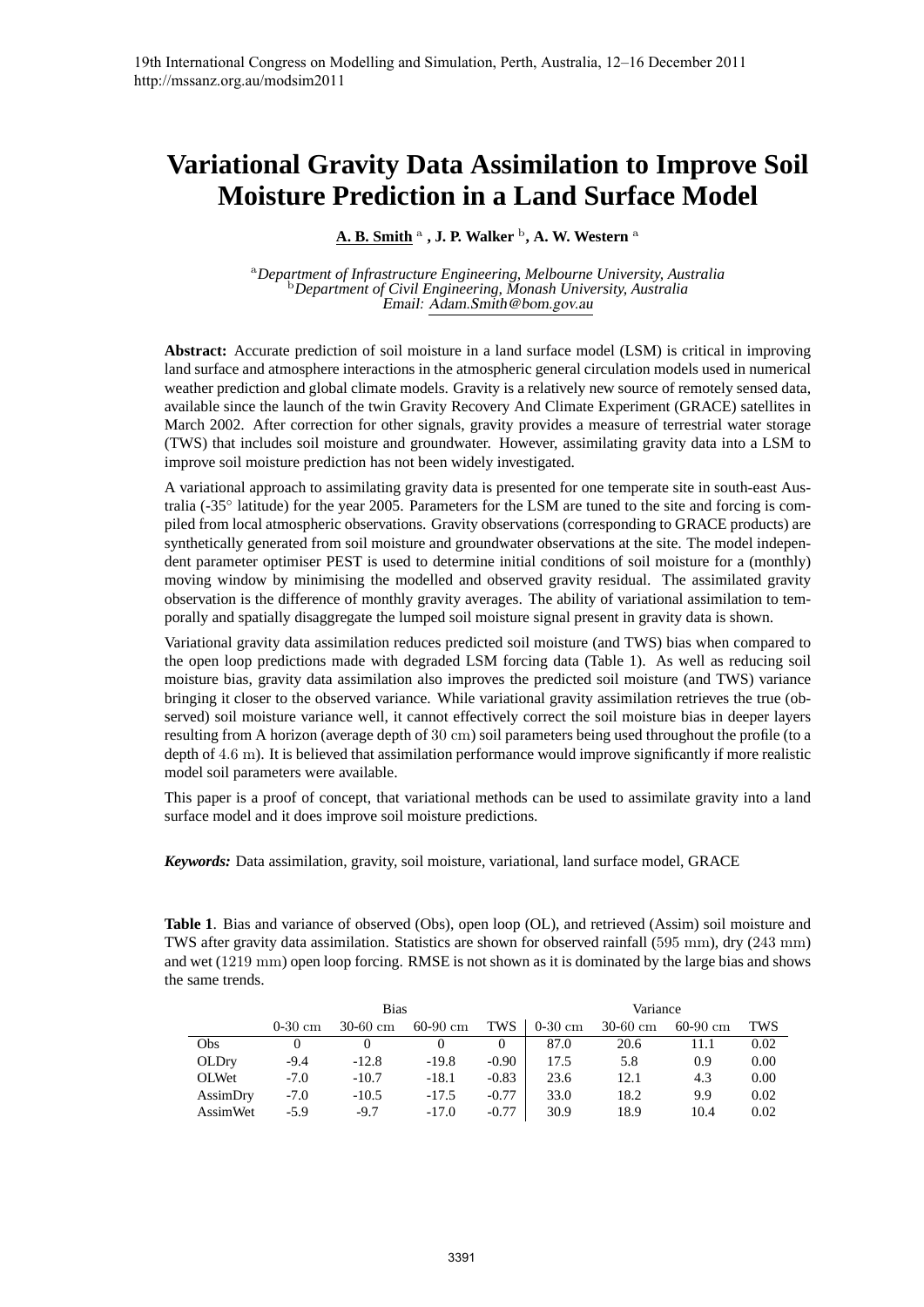A. B. Smith *et al.*, Variational Gravity Data Assimilation to Improve Soil Moisture Prediction. . .

## **1 INTRODUCTION**

Accurate prediction of soil moisture by land surface models (LSM) is critical for improved land surface feedback to the atmospheric general circulation models used in numerical weather prediction and global climate modelling. Gravity is a relatively new source of remotely sensed data, available since the launch of the twin Gravity Recovery And Climate Experiment (GRACE) satellites in March 2002. Unlike soil moisture, effective means of assimilating gravity data into a LSM have not been thoroughly investigated.

Recently Zaitchik et al. (2008) assimilated GRACE data into a land surface model using a sequential method, the Ensemble Kalman Smoother. A variational approach is presented here, using the model independent parameter estimation software PEST to adjust initial conditions of soil moisture for a moving window by minimising the modelled and observed gravity residual. Variational data assimilation is a natural setting for observations that are temporal averages as this method adjusts all predictions in the assimilation (or averaging) window. The ability of variational gravity assimilation to improve soil moisture prediction is illustrated through a case study. This consists of an open loop model run with degraded atmospheric forcing illustrating a worst case scenario, the success of the soil moisture retrieval is then assessed against observations.

This paper is a proof of concept, that variational methods can be used to assimilate gravity into a land surface model and it does improve soil moisture predictions.

### **2 LAND SURFACE MODEL**

The CSIRO Atmosphere Biosphere Land Exchange (CABLE) LSM uses the Clapp and Hornberger (1978) soil water retention curve and corresponding hydraulic conductivity with Campbell's  $b$  soil parameter (Campbell, 1974). The soil water retention curve and hydraulic conductivity are used with the Richard's equation to model soil moisture movement in the profile using six soil layer depths of 2.2, 5.8, 15.4, 40.9, 108.5, and 287.2 cm. Soil temperature is also modelled for each soil layer.

### **3 DATA**

The data requirements for soil moisture retrieval from gravity data assimilation into a LSM include:

- atmospheric forcing data to drive the LSM
- data sets to provide soil and vegetation parameters to the LSM
- initial conditions for the LSM (soil moisture and temperature amongst other state variables)
- soil moisture data to assess the soil moisture retrieval (from the gravity data)
- gravity data that is to be assimilated (and that the soil moisture is to be retrieved from), and finally
- perturbed forcing data to create degraded (or open loop) model runs (that will be improved by assimilation).

Further details on the soil moisture and forcing data can be found in Smith et al. (2011) and Siriwardena et al. (2003) while details on the perturbed forcing (and perturbation method) are given in Pipunic et al. (2011) and Turner et al. (2008).

### **3.1 Forcing**

CABLE requires atmospheric forcing data (that would be provided by the host atmospheric model in a coupled mode) to run offline. This data includes: precipitation, air temperature and pressure, relative humidity, wind speed, and downward short and long wave radiation at hourly (or finer) temporal resolution. The forcing data used for this study is documented in Siriwardena et al. (2003) and is primarily data from an automatic weather station (AWS) 20 km north of the study site. The data from January 2000 (earliest available) to December 2004 is used. Local forcing data from an eddy correlation (EC) flux station within 200 m (Pipunic et al., 2011) is used for the year 2005.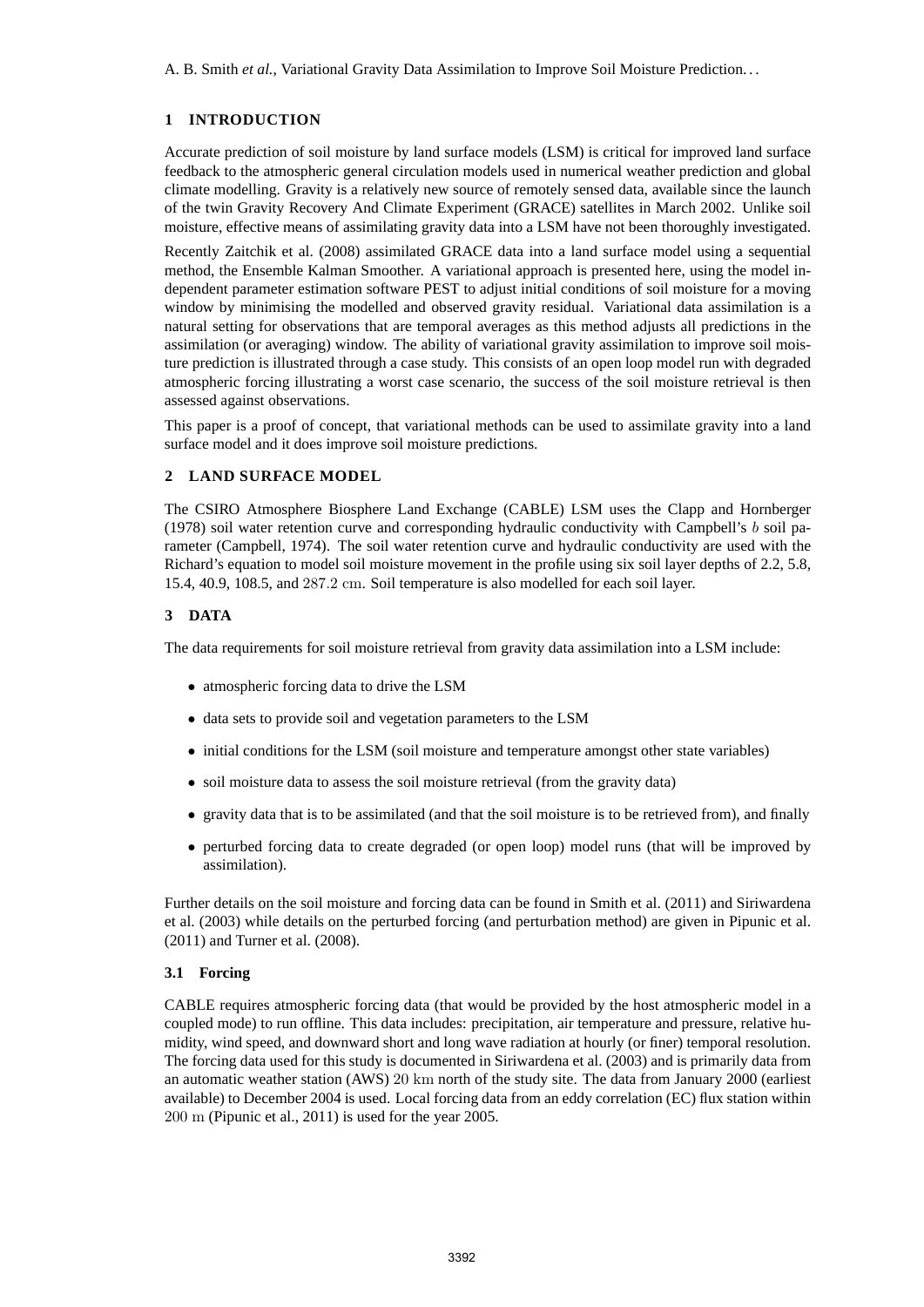Precipitation from the AWS (20 km north) is used for 1 January 2000 to 14 November 2001, a nearby (12 km south) soil moisture site from 14 November 2001 to 5 December 2003, the study site from 5 December 2003 to the end of December 2004, and the flux station (200 m away) for the year 2005. Rainfall is measured at all locations (AWS, two soil moisture sites, and EC flux station) with 0.2 mm resolution tipping bucket raingauges.

# **3.2 Parameters**

Global (2°) resolution) spatially varying soil and vegetation parameters provided with CABLE are based on the datasets used by Potter et al. (1993). Soil parameters are derived from the FAO/UNESCO soil map of the world and given as 9 soil types. Similarly vegetation parameters are provided for 13 vegetation classes. The default soil and vegetation parameters need to be augmented with leaf area index (LAI) which is calculated from remotely sensed (AVHRR) 0.05◦ monthly average woody and herbaceous fractional cover for the period 1981-1994 (Lu et al., 2003).

The model (soil) parameters that affect soil moisture prediction are tuned for the study site to improve predictive capacity. Soil hydraulic properties are sourced from a high resolution soil survey of the Kyeamba Creek catchment (John Gallant, pers. comm., 2002, CSIRO Land and Water) and are average A horizon parameters for the O'Briens Creek soil unit (ob) as the B horizon parameters are sparse and unreliable (Smith and Zhang, 2007). Parameters sourced from the map include bulk density, saturated hydraulic conductivity, field capacity and wilting point (actually soil moisture at 0.1 bar and 15 bar). Saturation  $\theta_S$  is calculated from bulk density  $\rho_b$  and the equation of Williams et al. (1992). Campbell's b parameter is given by the soil water retention curve after solving simultaneous equations for field capacity and wilting point. Similarly soil suction at saturation is calculated from the soil water retention curve using Campbell's b, saturation and field capacity.

# **3.3 Initialisation**

The LSM (CABLE) is initialised by spinning up ten times over 2000 and run through to the end of 2005. The forcing of Siriwardena et al. (2003) is used for 2000 to the end of 2004 and that of Pipunic et al. (2011) for 2005.

# **3.4 Evaluation**

The LSM (and later the soil moisture retrieval) is assessed against 0-30, 30-60 and 60-90 cm soil moisture data for a valley site (K10) in the temperate Kyeamba creek catchment, part of the Murrumbidgee Catchment in the Murray Darling Basin, Australia (Smith et al., 2011). While a consistent bias is present (more severe in the deeper layers) the model simulates the variability of the soil moisture well, with results similar to open loop (OL) in Figure 1. Furthermore, the observations (with the exception of the wetter portion of the 60-90 cm soil moisture) fall within the model parameter limits of wilting point, field capacity and saturation. The bias in the deeper layers is a result of using A horizon (average depth of 30 cm) soil parameters throughout the soil column to a depth of 4.6 m.

# **3.5 Gravity**

Gravity varies both temporally and spatially, and is a function of: latitude and elevation; earth and oceanic tides; subsurface, surface and atmospheric mass distribution and density (Smith et al., 2005). In this study it is assumed that the gravity data has been corrected for all other effects and therefore is a measure of subsurface hydrological mass (or terrestrial water storage) only.

Gravity is synthetically generated from terrestrial water storage (TWS) using the Bouguer slab approximation. This approximation is derived by calculating the gravitational attraction of a vertical cylinder and extending the radius to infinity (Telford et al., 1990). The gravitational attraction of a slab is proportional to its density and thickness. There is a change in gravity if density is held constant with a change in height (useful for representing water table fluctuations), or if thickness is maintained and density varied (useful for modelling vertical soil moisture changes).

If the soil moisture and groundwater are converted to a hydrological mass and summed the resulting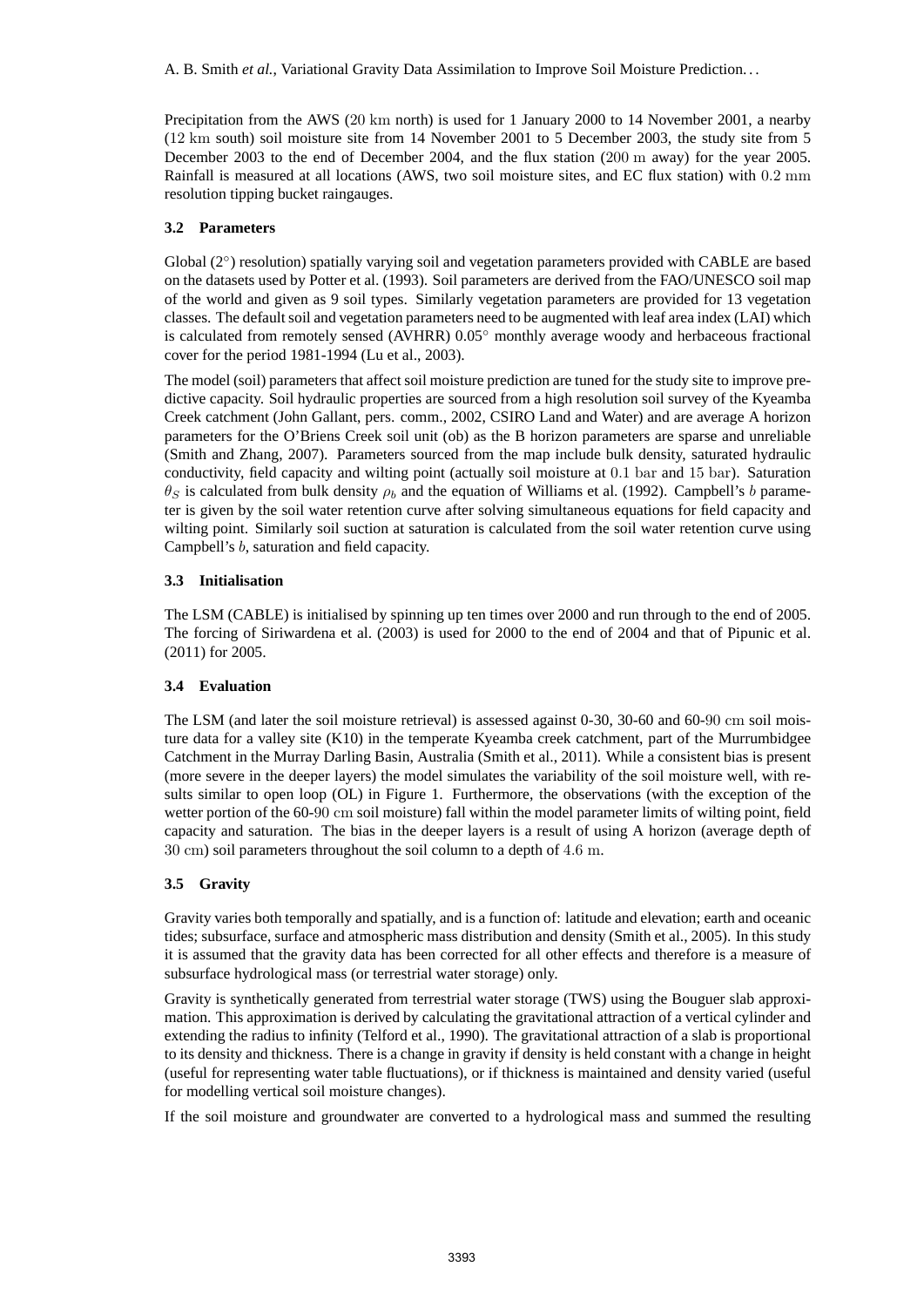A. B. Smith *et al.*, Variational Gravity Data Assimilation to Improve Soil Moisture Prediction. . .

terrestrial water storage (TWS) is related to gravity  $(q)$  by

$$
g = 41.92 \text{TWS} \tag{1}
$$

where g is gravity ( $\mu$ Gal) and TWS (cm) is assumed to have a constant density (1 g/cm<sup>3</sup>).

Synthetic gravity observations are generated from half-hourly TWS that is averaged over a month. The gravity observations are a difference of monthly averages representing initially expected GRACE observations (Swenson and Wahr, 2002). Note these monthly differences can be computed by post-processing the (monthly) anomaly product actually generated by each GRACE data centre.

As the land surface model (CABLE) does not explicitly model groundwater the predicted gravity (and TWS) is calculated by summing soil moisture over the model depth (4.6 m)

$$
g_{\text{mod}} = 41.92 \sum_{i=1}^{6} \theta_i z_i \tag{2}
$$

where  $\theta_i$  is modelled (volumetric) soil moisture for CABLE layer i and  $z_i$  is thickness of that layer. The (synthetic) gravity observations are calculated from observed soil moisture and groundwater using a specific yield equal to the maximum observed 60-90 cm soil moisture (an estimate of soil saturation) and the assumption that 60-90 cm soil moisture represents moisture from 60 cm to the water table,

$$
g_{\text{obs}} = 41.92 \left[ \left( \theta_{0-30} + \theta_{30-60} \right) 30 + \theta_{60-90} \left( WT - 60 \right) + \theta_{60-90}^{max} \left( 460 - WT \right) \right] \tag{3}
$$

where  $\theta_{k-l}$  is observed soil moisture from k to l cm and WT is observed water table depth (positive downwards). Note  $WT$  is always less than 4.6 m.

#### **3.6 Perturbed Forcing**

Two open loop scenarios are considered. Both use perturbed forcing from Pipunic et al. (2011) generated using the Turner et al. (2008) method that (stochastically) assigns a prescribed error to each individual forcing variable. Error ranges for each forcing variable based on recommendations of an expert (John Gorman, pers. comm., 2006, Australian Bureau of Meteorology) are used to generate an ensemble of forcing data (Pipunic et al., 2008). From twenty ensemble members two extreme cases are selected, one with 243 mm of annual rainfall (denoted DRY) the other (denoted WET) with 1219 mm, these compare to annual observed rainfall of 595 mm.

#### **4 DATA ASSIMILATION**

The approach used for the data assimilation is a brute force variational method similar to Sabater et al. (2007), using the model independent parameter estimation software PEST (Doherty, 2010) . PEST adjusts user specified parameters to minimise the sum of squares of differences between model predictions and observations over a fixed window using the Levenberg-Marquardt algorithm.

As GRACE observations are monthly gravity anomalies (the difference between the monthly observed and climatological average gravity) the window is one month and the observations are differences of average gravity over adjacent monthly windows. The retrieved parameters are initial soil moisture conditions for the window. The window moves through one year (2005) retrieving new soil moisture initial states at the beginning of each month, corresponding to the best fit with observed change in total terrestrial water storage for that month.

The optimisation scheme of the variational assimilation adjusts the (log of) soil moisture for the first time step of the assimilation window. The (initial) soil moisture is adjusted for model layers 1, 4, 5, and 6 only, with the (initial) soil moisture of the second and third model layers computed as a ratio of the (adjusted) soil moisture of the first layer based on that observed at the end (last timestep) of the previous assimilation window. The second and third model layers are tied to the first due to a strong correlation that results in very similar monthly averages for all three layers over the assimilation period.

In addition to ratios of soil moisture (for layers 1 and 2, and layers 1 and 3) from the end of the previous assimilation window, the four soil moisture states (model layers 1, 4, 5, and 6) are also used as a prior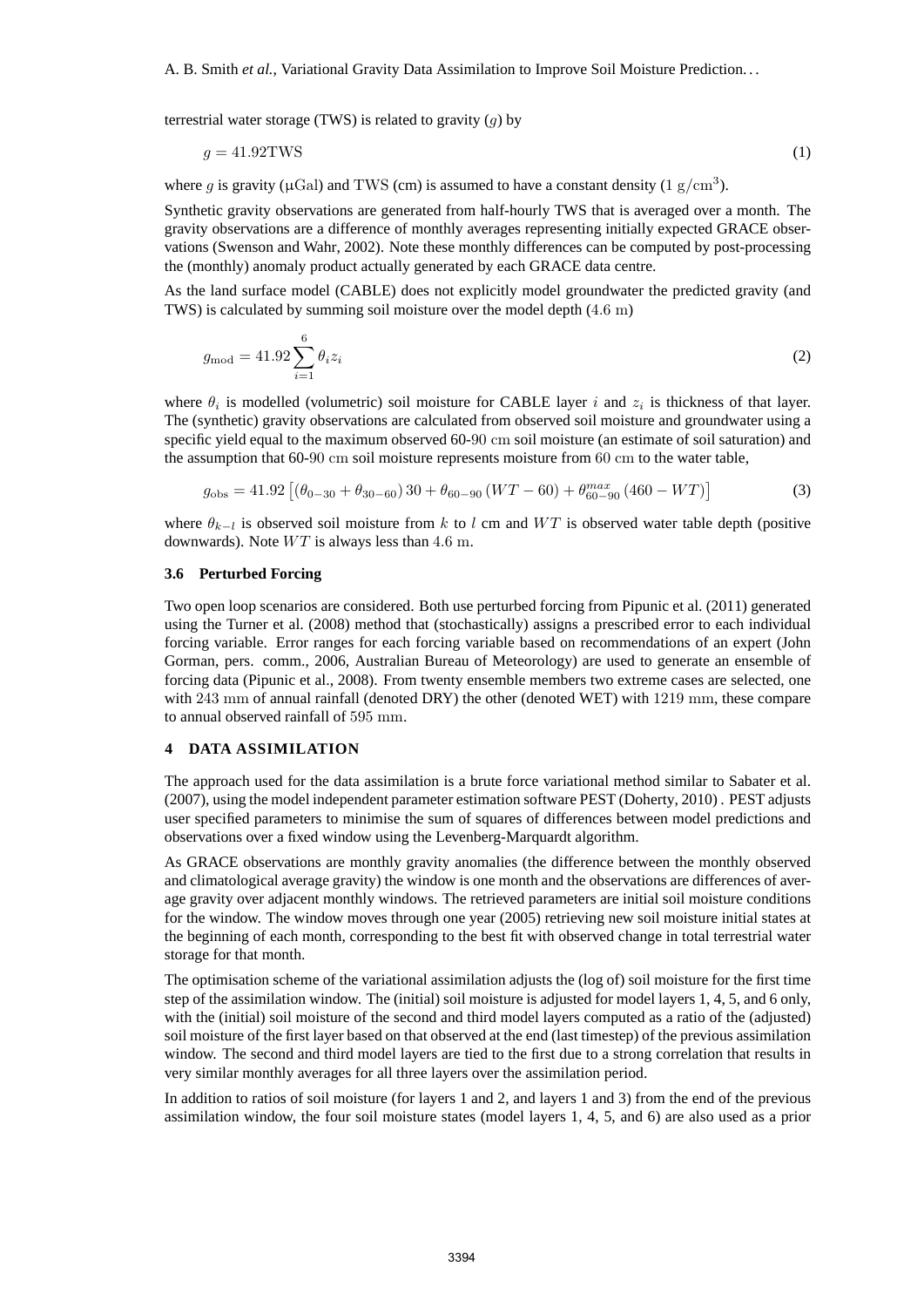and effectively assimilated as additional observations. The previous soil moisture is used as a prior to make the assimilation smoother, both temporally and vertically throughout the profile. Both using a prior (increasing the number of observations) and tying the top three model layers (reducing the number of estimated model states) improves the identifiability of the states and consequently the performance of the assimilation.

The parameters, a priori initial conditions and forcing of the open loop and assimilation runs are identical. The only difference between open loop and assimilation runs is that gravity observations are assimilated.

### **5 RESULTS**

The gravity difference assimilation consistently improves soil moisture over all depths and also TWS estimates (Table 2 and Figure 1). When using gravity differences there are only eleven observations for the year, consequently the open loop and assimilation runs are identical in January. Furthermore, there is virtually no improvement in soil moisture estimates in the drier first half of the year (January to June) due to the negligible amount of month to month TWS change. Modest improvements in soil moisture prediction from the gravity assimilation are evident in the wetter portion of the year (July through to December). While the improvements are larger for the dry open loop case it should be noted that the soil moisture prediction after assimilation is roughly consistent between both the dry and wet open loop cases. Furthermore it is evident that the gravity assimilation retrieves the true (observed) soil moisture variance fairly well, but cannot correct the bias evident in Table 2 and Figure 1. Due to a lack of precipitation the dry open loop variance is underpredicted (compared to the variance of the observations) and this is why the gravity assimilation is more effective in this case. Interestingly, in the wet open loop case the soil moisture is still underpredicted (although the variance is more accurate in the deeper layers) due to A horizon (average depth of 30 cm) soil parameters being used throughout the profile to a depth of 4.6 m. The A horizon soil has a high sand content with a correspondingly high hydraulic conductivity. It is believed significant improvement in gravity data assimilation performance (and open loop model performance) would result from the use of more accurate soil parameters, particularly the hydraulic parameters.

It should be noted that the improvement in soil moisture estimates at the end of the year (last timestep) are larger than at the beginning (due to the assimilation and open loop starting with the same initial conditions), therefore larger improvements in the soil moisture retrieval would be expected in the following (and subsequent years) if the assimilation period were to be extended. The bias evident in open loop predictions is reduced, though still present in the assimilation runs with gravity assimilation clearly unable to significantly improve bias. However, variability of the observations is well retrieved particularly for TWS and 60-90 cm soil moisture (Table 2 and Figure 1).

### **6 CONCLUSIONS**

Variational assimilation using gravity difference observations reduced 0-30, 30-60, and 60-90 cm soil moisture and terrestrial water storage (TWS) bias compared to the open loop. Gravity data assimilation also improved 0-30, 30-60, and 60-90 cm soil moisture and TWS variability, bringing it closer to observations than the open loop. It is believed that assimilation performance would improve significantly

**Table 2**. Bias and variance of observed (Obs), open loop (OL), and retrieved (Assim) soil moisture and TWS after gravity data assimilation. Statistics are shown for observed rainfall (595 mm), dry (243 mm) and wet (1219 mm) open loop forcing. RMSE is not shown as it is dominated by the large bias and shows the same trends.

|              | <b>Bias</b> |            |            |         | Variance  |            |            |      |
|--------------|-------------|------------|------------|---------|-----------|------------|------------|------|
|              | $0-30$ cm   | $30-60$ cm | $60-90$ cm | TWS     | $0-30$ cm | $30-60$ cm | $60-90$ cm | TWS  |
| Obs          |             | 0          |            |         | 87.0      | 20.6       | 11.1       | 0.02 |
| OLDry        | $-9.4$      | $-12.8$    | $-19.8$    | $-0.90$ | 17.5      | 5.8        | 0.9        | 0.00 |
| <b>OLWet</b> | $-7.0$      | $-10.7$    | $-18.1$    | $-0.83$ | 23.6      | 12.1       | 4.3        | 0.00 |
| AssimDry     | $-7.0$      | $-10.5$    | $-17.5$    | $-0.77$ | 33.0      | 18.2       | 9.9        | 0.02 |
| AssimWet     | $-5.9$      | $-9.7$     | $-17.0$    | $-0.77$ | 30.9      | 18.9       | 10.4       | 0.02 |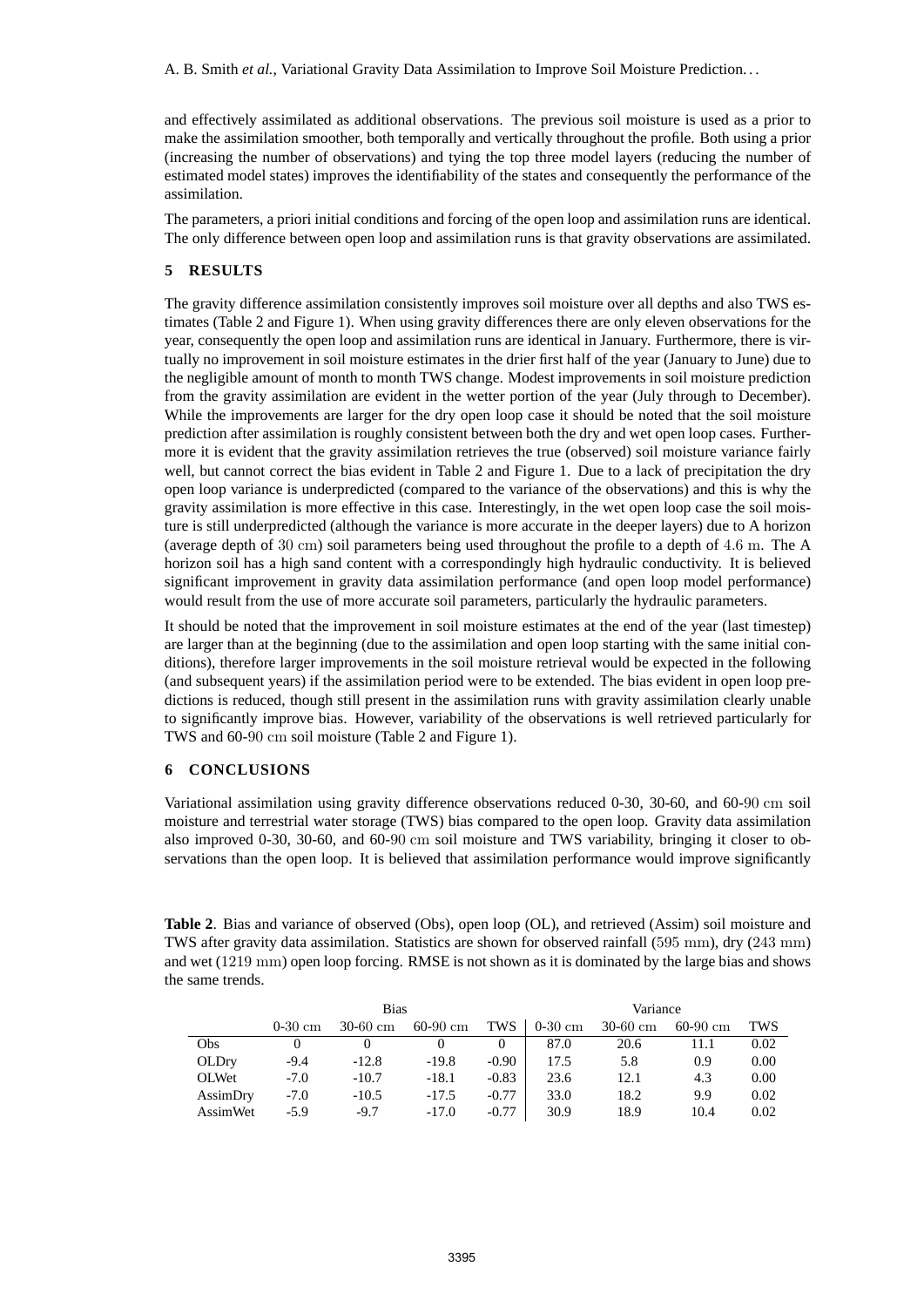

**Figure 1**. Observed, open loop (a model run using degraded forcing), and retrieved soil moisture and TWS after gravity data assimilation. Results are shown for a temperate valley site (-35° latitude) for the year 2005 using a one month assimilation window with dry (and wet) open loop forcing. Assimilation (Assim) and open loop (OL) are in red and orange, observations (Obs) in black.

further with more realistic model soil parameters, as model calibration was not performed in this study.

A gravity difference observation (rather than the absolute gravity value) is used as no knowledge of the period used to generate the background mean for gravity anomalies (available from GRACE data centres) is required. Furthermore, the background mean gravity field used in deriving the products may change in the future as more gravity data becomes available, and LSM forcing data may not be available to generate a modelled background mean for the same period. Consequently, it is recommended that if the period of the background mean is unknown, or data for this period unavailable, gravity anomalies be differenced and the gravity difference assimilated.

The current work could be extended by considering gravity anomalies (rather than differences) such as are currently provided by the GRACE data centres. Furthermore the method should be applied to GRACE data in a spatial setting using a gridded land surface model.

## **ACKNOWLEDGEMENT**

This study was funded by Australian Research Council Discovery Grant DP0343778.

#### **REFERENCES**

Campbell, G. (1974). A simple method for determining unsaturated conductivity from moisture retention data. *Soil Science 117*, 311–314.

Clapp, R. and G. Hornberger (1978). Empirical equations for some soil hydraulic properties. *Water*